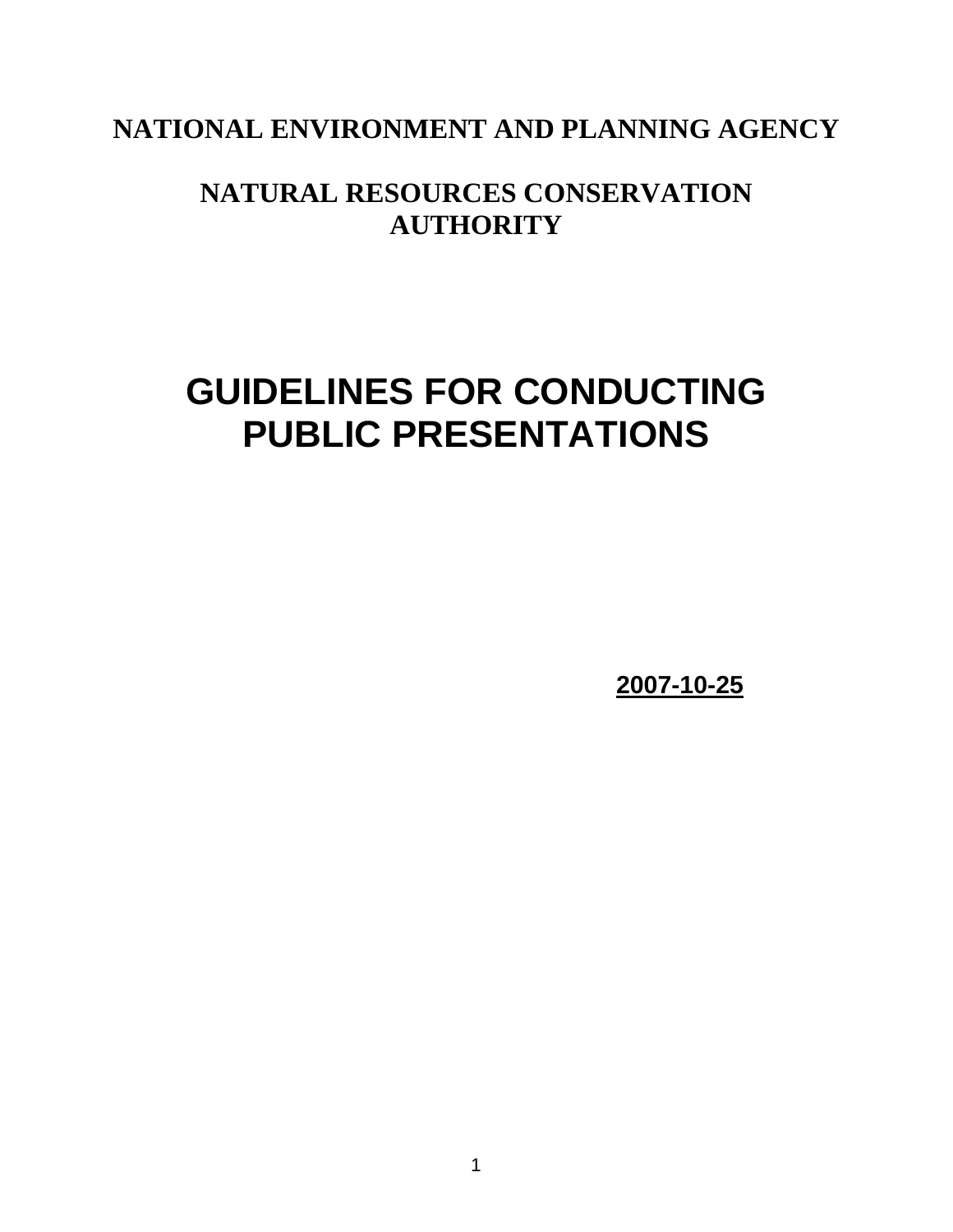### **SECTION 1: GENERAL GUIDELINES**

#### 1.1 **Introduction**

There are usually two forms of public involvement in the Environmental Impact Assessment (EIA) process. The first is direct involvement of the affected public or community in public consultations during the EIA study. These consultations allow the developer to provide information to the public about the project and to determine what issues the public wishes to see addressed. The extent and results of these consultations are included in the documented EIA report.

The second level of involvement takes place after the EIA report and addendum, if any, have been prepared after the applicant has provided the information needed for adequate review by NEPA and the public.

Public involvement in the review process is in keeping with Principle 7 of the United Nations Environment Programme (UNEP) decision published as Goals and Principles of Environmental Impact Assessment [Decision 14/25 of the Governing Council of UNEP, of 17, June, 1987]

#### 1.2 **Purpose**

These guidelines are prepared for the use of the developer/project proponent; the consultants involve in conducting the EIA study and prepared the EIA report and the public.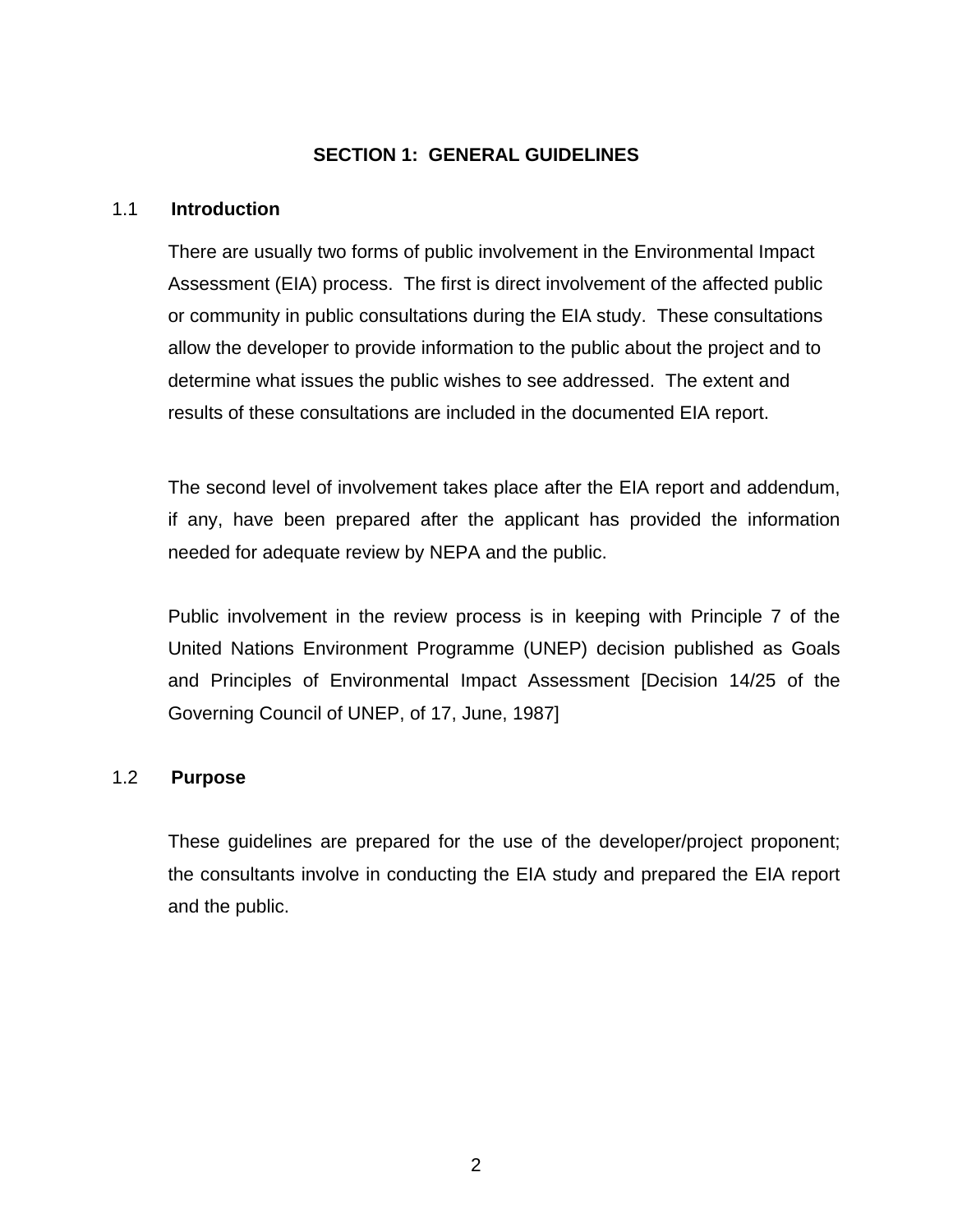### **SECTION 2: SPECIFIC GUIDELINES FOR PUBLIC PRESENTATIONS**

#### 2.1 **Requirements**

Arrangements for the public presentation must be made in consultation with NEPA in respect of date, time, venue, chairperson and participants.

A permanent record of the meeting is required hence, the project proponent/consultant will submit to NEPA a copy of the verbatim report of the public presentation within seven (7) days of the date of the meeting.

### 2.2 **Public Notification**

The public must be notified at least three weeks before the date of the public presentation. The developer/consultants must seek to ensure that in addition to specific invitation letters, at least three (3) notices are placed in the most widely circulated newspapers advertising the event. The notice shall also be forwarded to NEPA for posting on the website. To ensure that the notice is distributed as widely as possible, other methods of notification such as community notice board, flyers, town criers etc. shall be utilized as appropriate. In addition, specific notice to relevant local NGOs and community groups should be made by the developer/consultants.

The notice should indicate that:-

- the EIA has been submitted to NEPA;
- the purpose of the meeting;
- how to access the EIA report for review

- the date, time and venue of the public presentation.

The public presentation should be conducted no less than 3 weeks after the EIA has been made available to the public and no less than 3 weeks after the first notice announcing public presentation has been published by the applicant.

*(A typical notice is in Appendix 1)***.**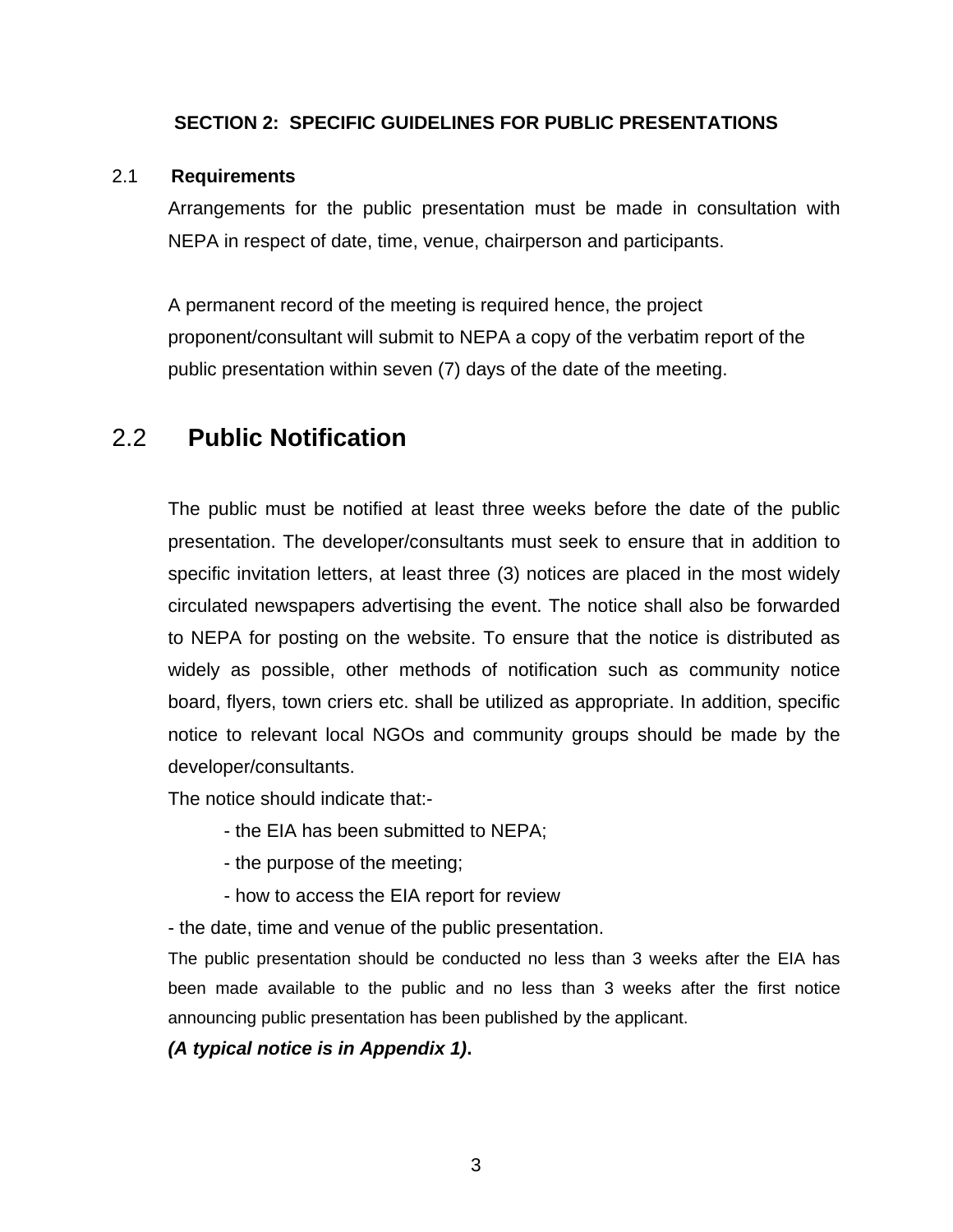### 2. 3 **Responsibility of Developer/Consultant Team**

The developer/consultant is responsible for distribution of copies of the EIA Report to make them available to the public at least three weeks before the public presentation.

Copies should be placed in the Local Parish Library and the Parish Council Office as well as at the nearest NEPA Regional Office and other community locations as agreed upon.

A summary of the project components and the findings of the EIA in nontechnical language should also be prepared for distribution at the public presentation.

### 2.4 **Conduct of the Meeting**

With respect to the conduct of the meeting, the chairperson should be independently selected so as to ensure his/her neutrality. NEPA should be consulted regarding the selection of a chairperson. The role and responsibilities of the chairperson are outlined *Appendix 3*.

The technical presentation by the project proponent/consultant should be simple, concise and comprehensive. The main findings of the EIA including adverse and beneficial impacts identified and analyzed should be presented.

Mitigation measures and costs associated with these measures should be presented. The presentation should inform the public on how they will get access to monitoring results during the construction and operational phases of the project, bearing in mind that the public and non-governmental groups are expected to be involved in post-approval monitoring. Graphic and pictorial documentation should support the technical presentation.

4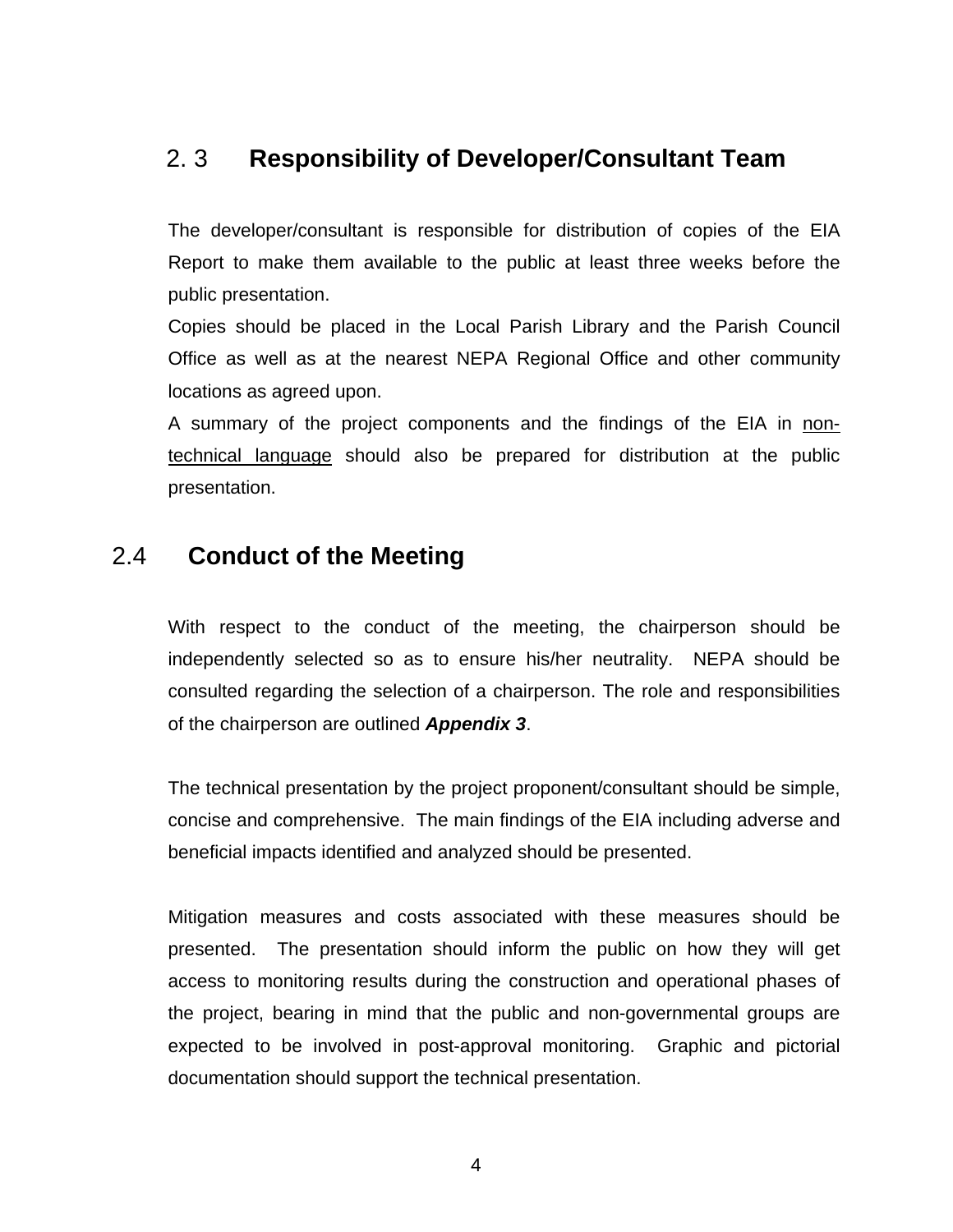Presenters are advised to keep the technical presentation simple and within a time limit of 20-30 minutes depending on the complexity of the project and to allow a minimum of 30 minutes for questions.

The project proponent/consultant will submit to NEPA a copy of the verbatim report of the public presentation within seven (7) days of the date of the meeting.

Please note that the public will be given a period of thirty (30) days after the Public Presentation to send in written comments to NEPA.

### *(A typical agenda for a meeting is given in Appendix 2)*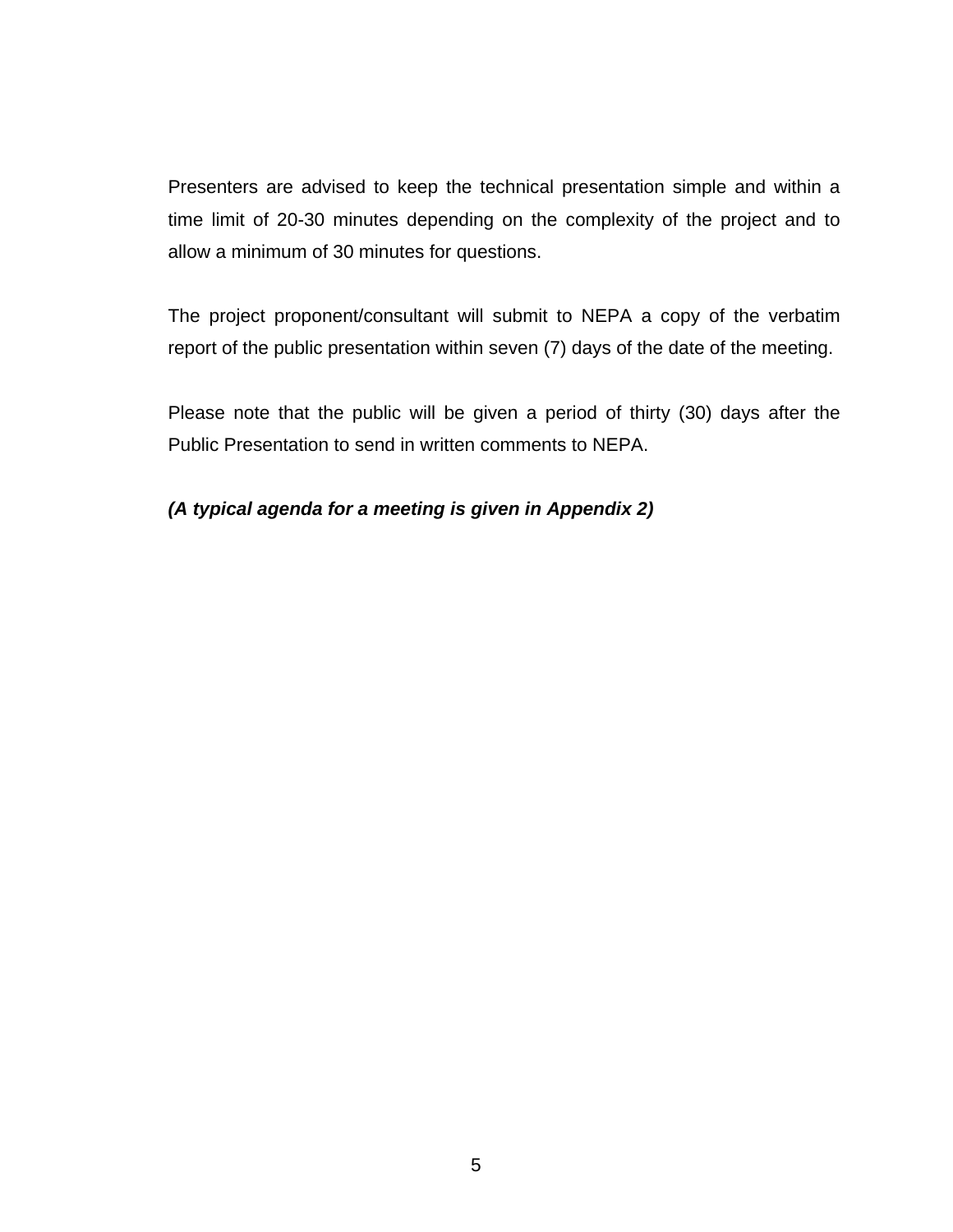# APPENDIX 1

### **NOTIFICATION OF PUBLIC MEETING**

THERE WILL BE A PUBLIC PRESENTATION ON THE ENVIRONMENT IMPACT ASSESSMENT REPORT

OF:

VENUE:

DATE:

TIME:

THE PUBLIC IS INVITED TO PARTICIPATE IN THE PRESENTATION BY WAY OF ASKING QUESTIONS RELATING TO THE PROPOSED PROJECT.

A COPY OF THE ENVIRONMENTAL IMPACT ASSESSMENT REPORT MAY BE CONSULTED AT THE

 \_\_\_\_\_\_\_\_\_\_\_\_\_\_\_\_\_\_\_\_ PARISH LIBRARY \_\_\_\_\_\_\_\_\_\_\_\_\_\_\_\_\_\_\_\_\_ PARISH COUNCIL OFFICE

For further information contact:

\_\_\_\_\_\_\_\_\_\_\_\_\_\_\_\_\_\_\_\_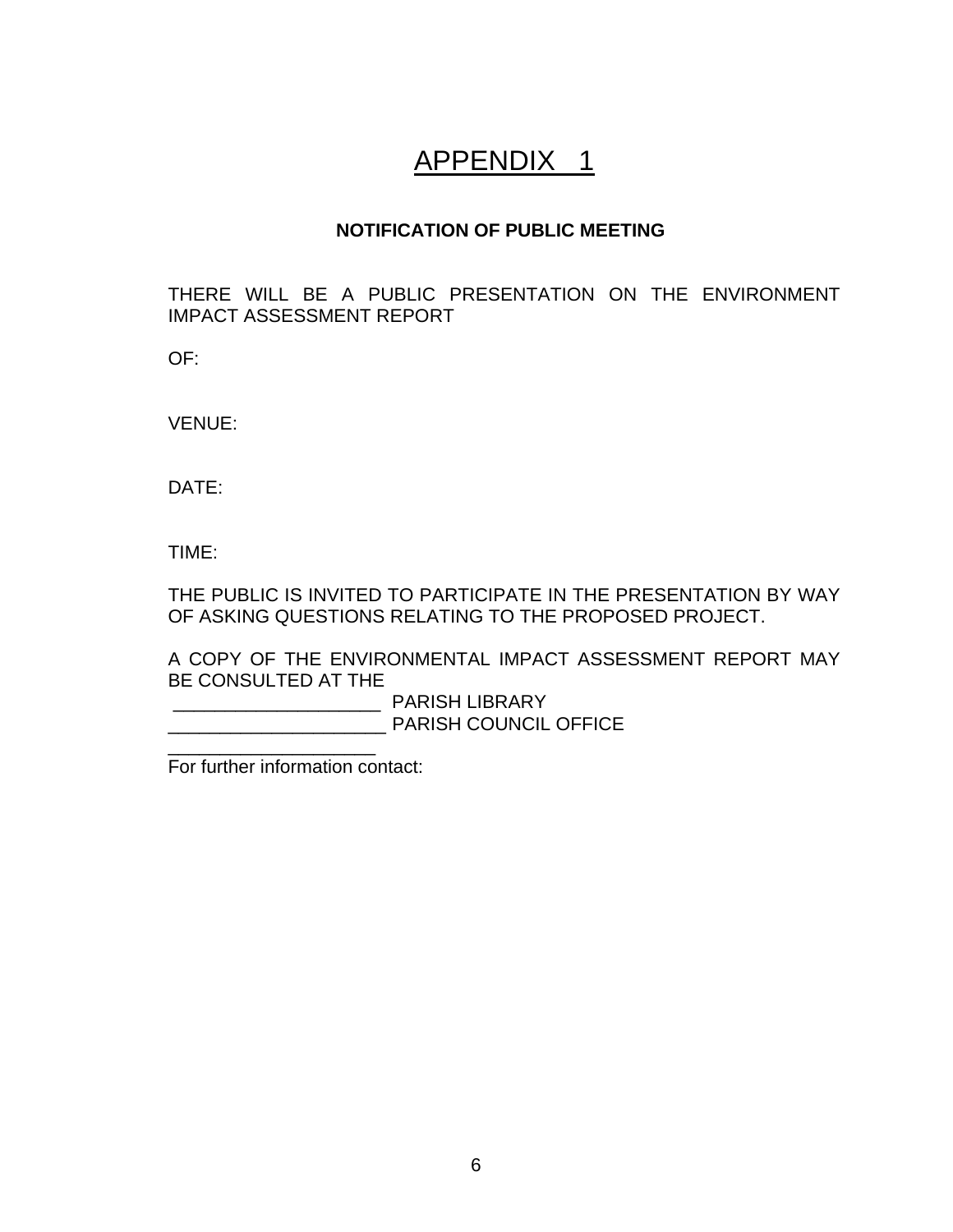# APPENDIX 2

### **AGENDA**

1. WELCOME AND INTRODUCTION

- 2. PRESENTATION OF EIA FINDINGS AND MEASURES TO MINIMIZE IMPACTS
- 3. QUESTION AND ANSWER SESSION
- 4. CLOSING REMARKS